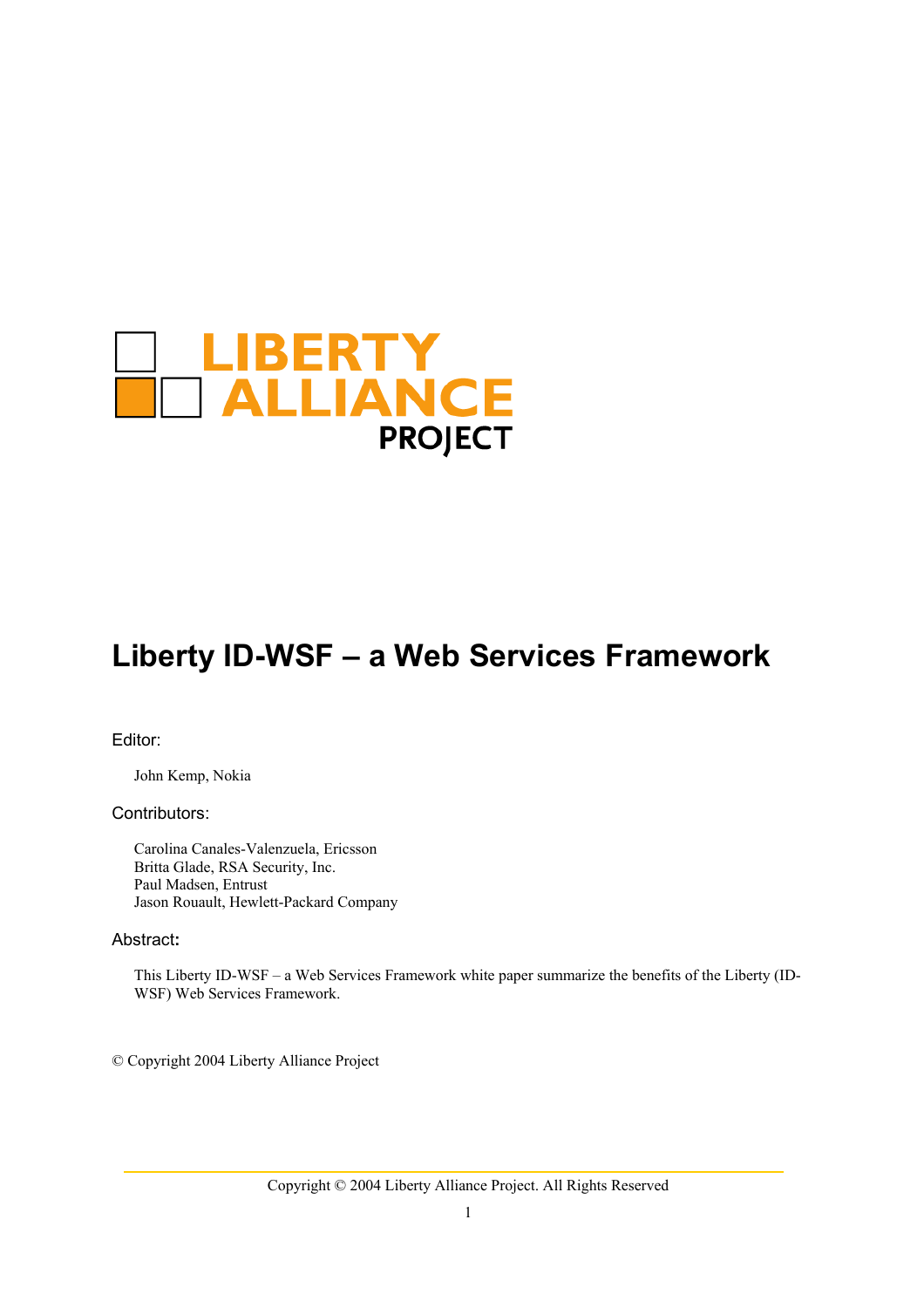## **Contents**

| 1 <sub>1</sub>   |     |       |  |
|------------------|-----|-------|--|
| 2.               |     |       |  |
| 3.               |     |       |  |
|                  | 3.1 |       |  |
|                  | 3.2 |       |  |
|                  | 3.3 |       |  |
|                  | 3.4 |       |  |
|                  | 3.5 |       |  |
|                  | 3.6 |       |  |
|                  | 3.7 |       |  |
|                  |     |       |  |
|                  |     | 3.7.2 |  |
| $\overline{4}$ . |     |       |  |
| 5.               |     |       |  |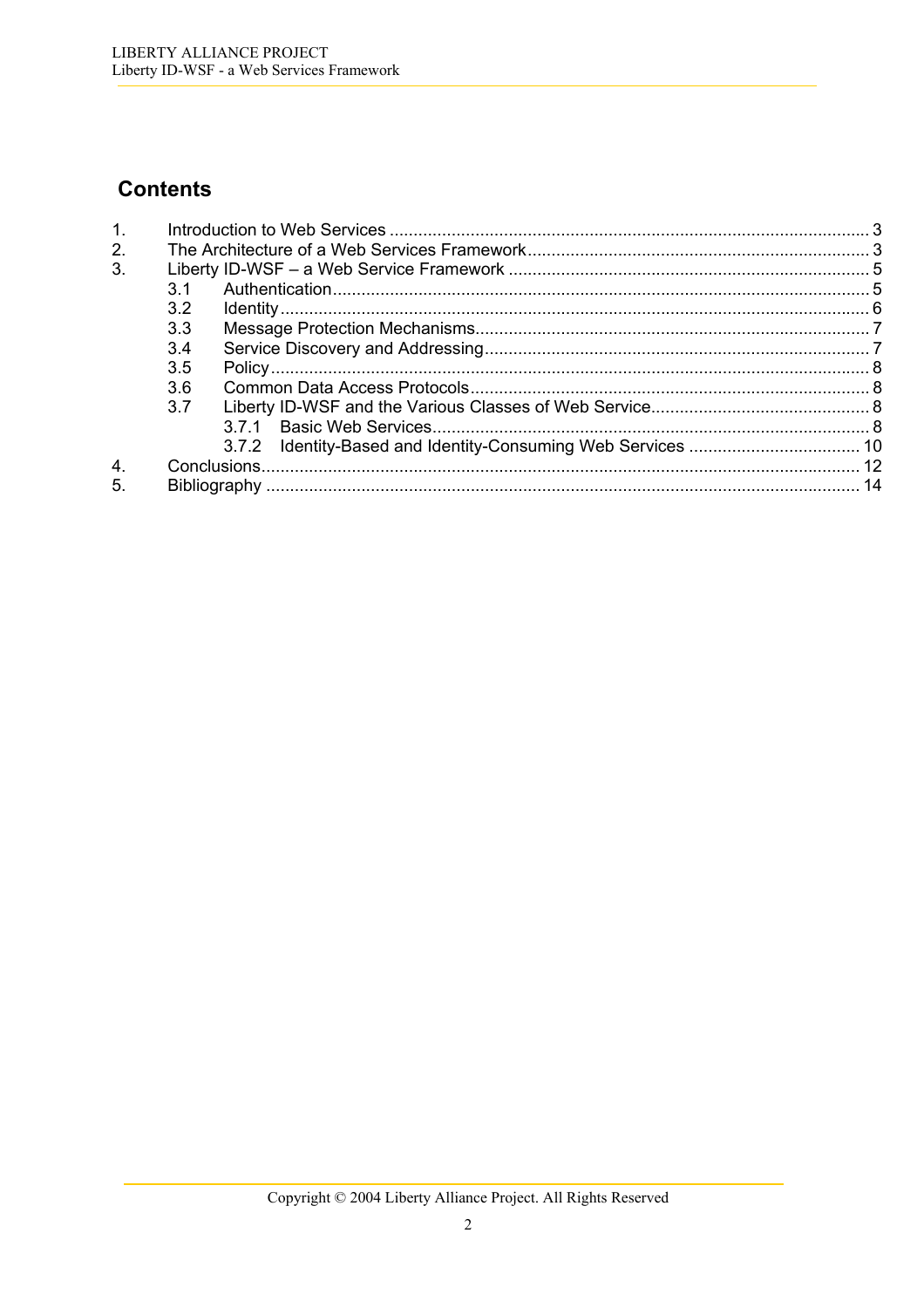## <span id="page-2-0"></span>**1. INTRODUCTION TO WEB SERVICES**

The technology used in web services can allow businesses to offer new functionality to their partners and customers, ease existing relationships between disparate computing systems, and provide common interfaces to systems, enabling composite computing systems to be built that span geographical locations and business functions.

Web services technologies allow a uniform interface to be built on top of existing computer systems, offering a programming language-neutral and operating environment-neutral model. What this means, concretely, is that your human resources (personnel) system, running on a Unix mainframe, can talk more easily to your insurance benefits provider (a different company), regardless of whether systems are running on the same operating platform. Web services offer a standard external interface to internal computer systems, allowing more automated, and thus cheaper, interactions between computer systems. Such interfaces may be developed and deployed more quickly than traditional computer systems.

Web services are enabled by the passing of standardized messages between systems. A human resources system, for example, might pass a standard message telling an insurance provider to "enroll employee Lois Lane in XYZ insurance plan." The insurance provider might then respond, telling the human resources system that it had "successfully added Lois Lane to insurance plan XYZ."

In order to pass such standard messages, it is necessary for businesses to agree on standard ways of communicating these messages. In order to do that, businesses should typically agree on a framework for implementing web services. The Liberty Identity Web Services Framework (ID-WSF) is such a framework.

This overview introduces the components of the Liberty ID-WSF, and shows how these are used to deliver some of the benefits described above.

Web services based on Liberty ID-WSF are available today -- as are the benefits of Liberty ID-WSF to *all* web services.

## **2. THE ARCHITECTURE OF A WEB SERVICES FRAMEWORK**

A web service may be broken down into a couple of different layers. The first of these is considered the *application layer*. This layer is responsible for the actual service provided by the application. If, for example, you have a human resources interface, the application layer would be responsible for defining the standard message that might be used to enroll an employee in an insurance plan, and the response message that should be received upon enrollment. Such messages, when grouped together, form an *application protocol*.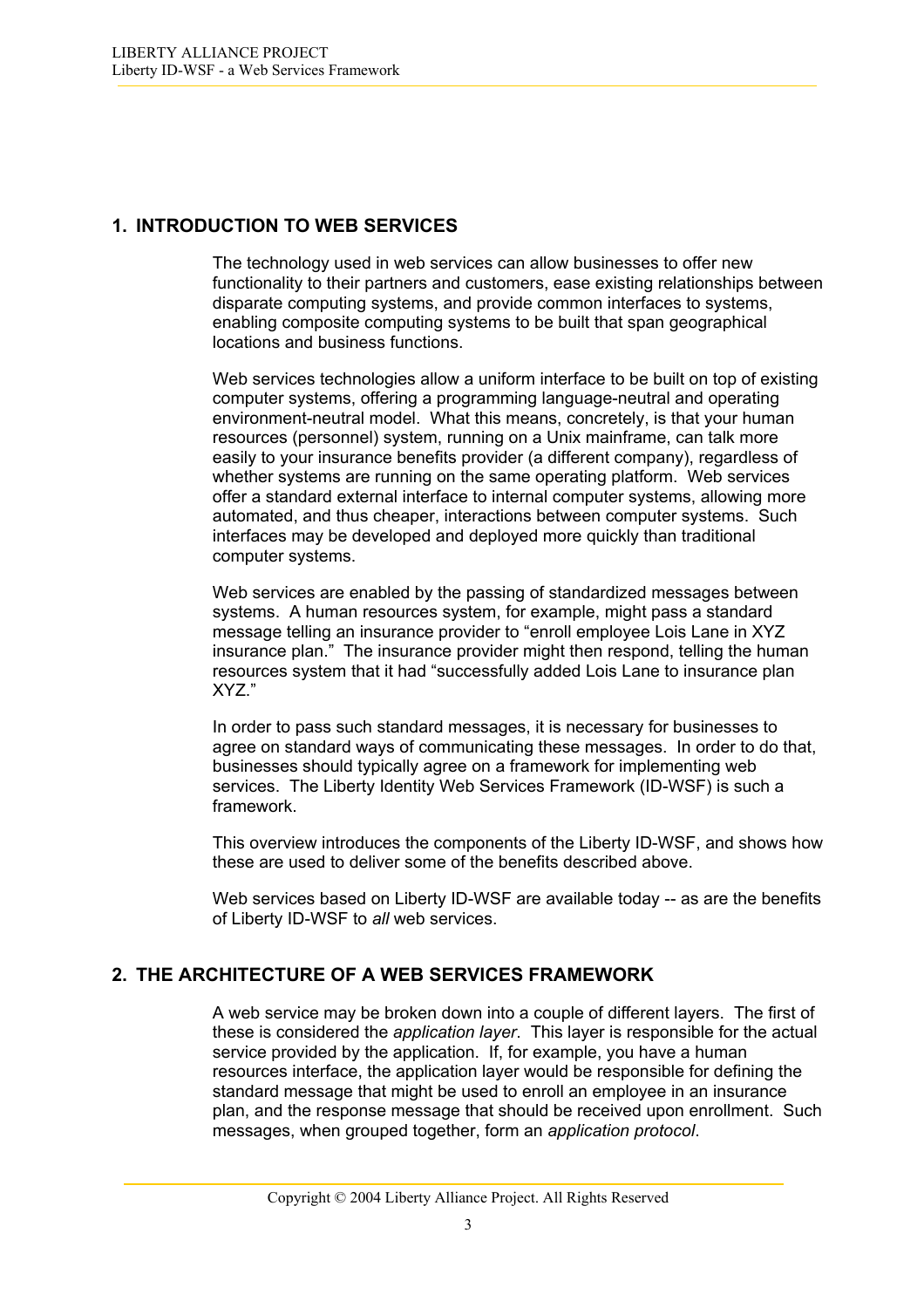In addition to the application protocol, some other things are necessary to ensure that these messages can be passed back and forth. An application needs to know where (and how, in concrete terms) to send such a message. Additionally, if the human resources application is offered by one business, and the insurance enrollment system is offered by a different business, then messages will be passing over some network connection between the two businesses. The insurance system will need to know that it can trust that the enrollment of Lois message that it was sent actually came from Lois' company! Not only that, but both companies would probably want any messages that they sent to each other to be protected from the prying eyes of some other company that might be nefariously listening on the network connection present between the two companies.

Now, each application may decide to implement its own individual ways of dealing with these functions. However, given that a particular company may be running many such applications, it makes quite a lot of sense to separate such functionality from the applications themselves, and to write application protocols that utilize a common framework. This framework layer is addressed by the Liberty ID-WSF specifications, and these common functions are listed below:

i) Authentication – as the provider of a web service, I might wish to know who is accessing my service in order to ensure that only authorized users are provided service access. This demands that service requesters are authenticated. I might also wish to know that a message purporting to be from some entity I trust is actually from that entity.

Authentication depends on the notion of *identity* – who is the person accessing my service, and who is this message *about*?

- ii) Message protection mechanisms both clients and providers of web services would like to know that messages they send cannot be intercepted by a malicious entity and then either modified or cached and then replayed.
- iii) Service discovery and addressing some application wishing to make use of a particular web service will need to discover where that web service is concretely located in order to correctly address messages to the service.
- iv) Policy service providers may have particular requirements that apply to service requesters. These requirements, which can be quite varied, can be grouped in the general category of *policy*. Additionally, individual users of software applications, or the service client software applications themselves, may also have particular policies that they must apply in accessing a service. Policies may be related to the privacy requirements of a user, security requirements of a service provider or client, and many other areas.
- v) Common data access protocols multiple applications might define similar operations. For example, a "query" message could equally apply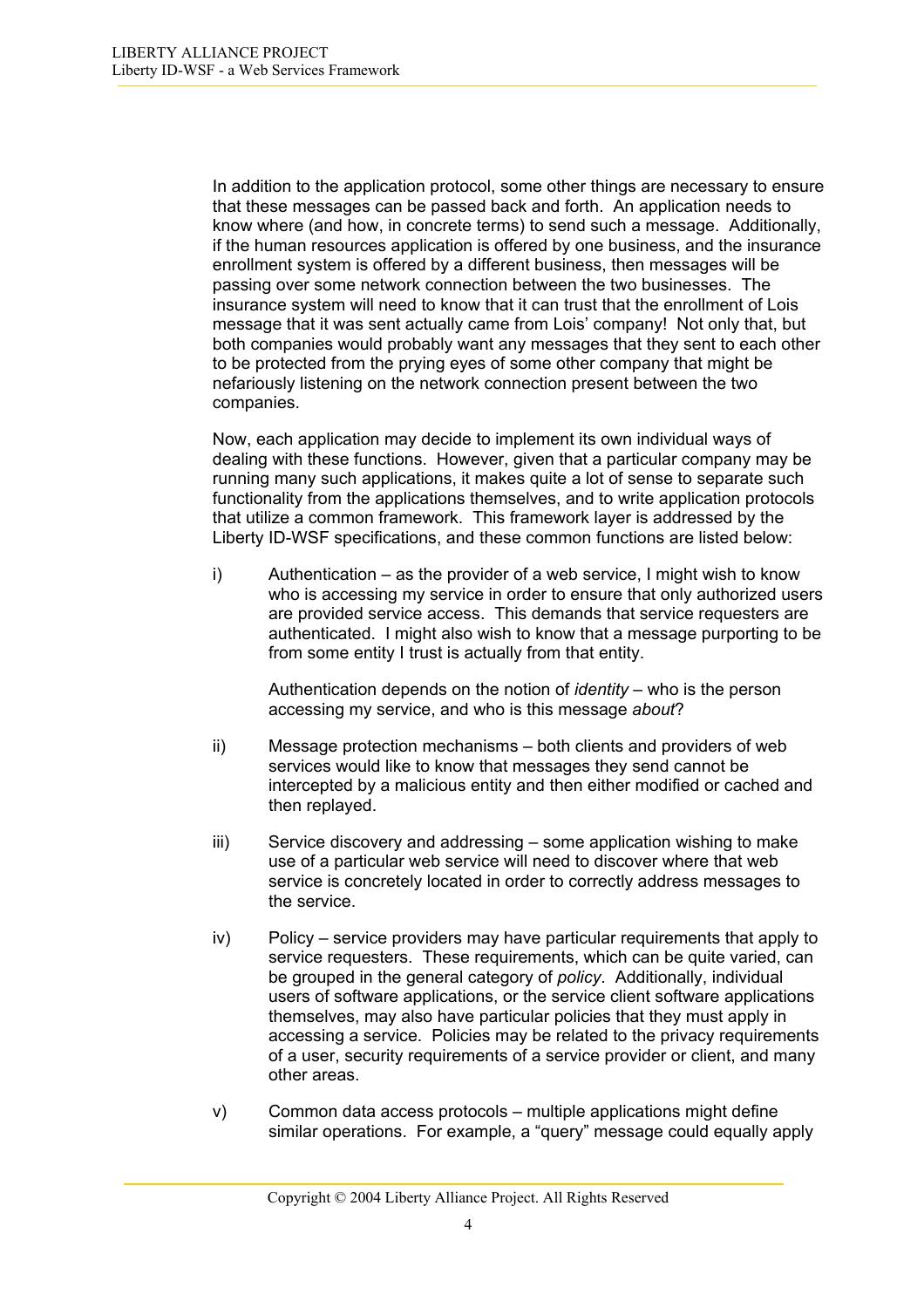<span id="page-4-0"></span>to an insurance plan in the insurance system (who is enrolled in plan XYZ?) or another system at the same company, such as the corporate address book (what is Lois' phone number?). It is possible to define a standard interface that can then be used and extended by application systems.

vi) Transport protocols – generally, web services are made available over some network. Often, these days, that network is the Internet, and services may thus be offered using the HTTP protocol and carried in a standard SOAP message. Liberty provides a binding of application messages to SOAP that may be carried over HTTP.

Finally, web services may be classified, based on their usage of identity-related information, as *identity-based*, *identity-consuming*, or *basic* (which does not depend on or expose any identity-related information).

An identity-based service application is one that exposes an interface on behalf on my (online) identity. For example, Lois may have her business calendar on the corporate intranet – it is *her* calendar – if you want to know what Lois is doing, you have to access *her* calendar, not just some random calendar!

An identity-consuming service application is one that requires, or is enhanced by, knowledge of some data connected with my identity. For example, if Lois wants to find out the weather forecast for her local weather, the weather forecasting service could be enhanced by knowing Lois' postal code – it doesn't need to know who Lois is, nor is it working specifically on her behalf, it just needs some piece of information about her to give her the local weather forecast.

A basic web service is exemplified by a stock quote service that delivers the current price of a particular company's stock. It does not need to know who the person is who is requesting the quote in order to configure the quote – it just needs to know the name or abbreviation of the company whose stock price is being requested.

The Liberty Web Services Framework supports all of these types of service, as described below.

## **3. LIBERTY ID-WSF – A WEB SERVICE FRAMEWORK**

The Liberty Alliance Project has defined a framework that supports the development of identity-based, identity-consuming, and standard web services, in addition to clients of such services.

#### **3.1 Authentication**

The Identity Federation Framework (ID-FF), based on the OASIS SSTC SAML standard [SAML] specifies a third-party authentication model, where individual services rely upon assertions generated by an *identity provider*. Thus, the service is not required to directly authenticate the user (although ID-FF does not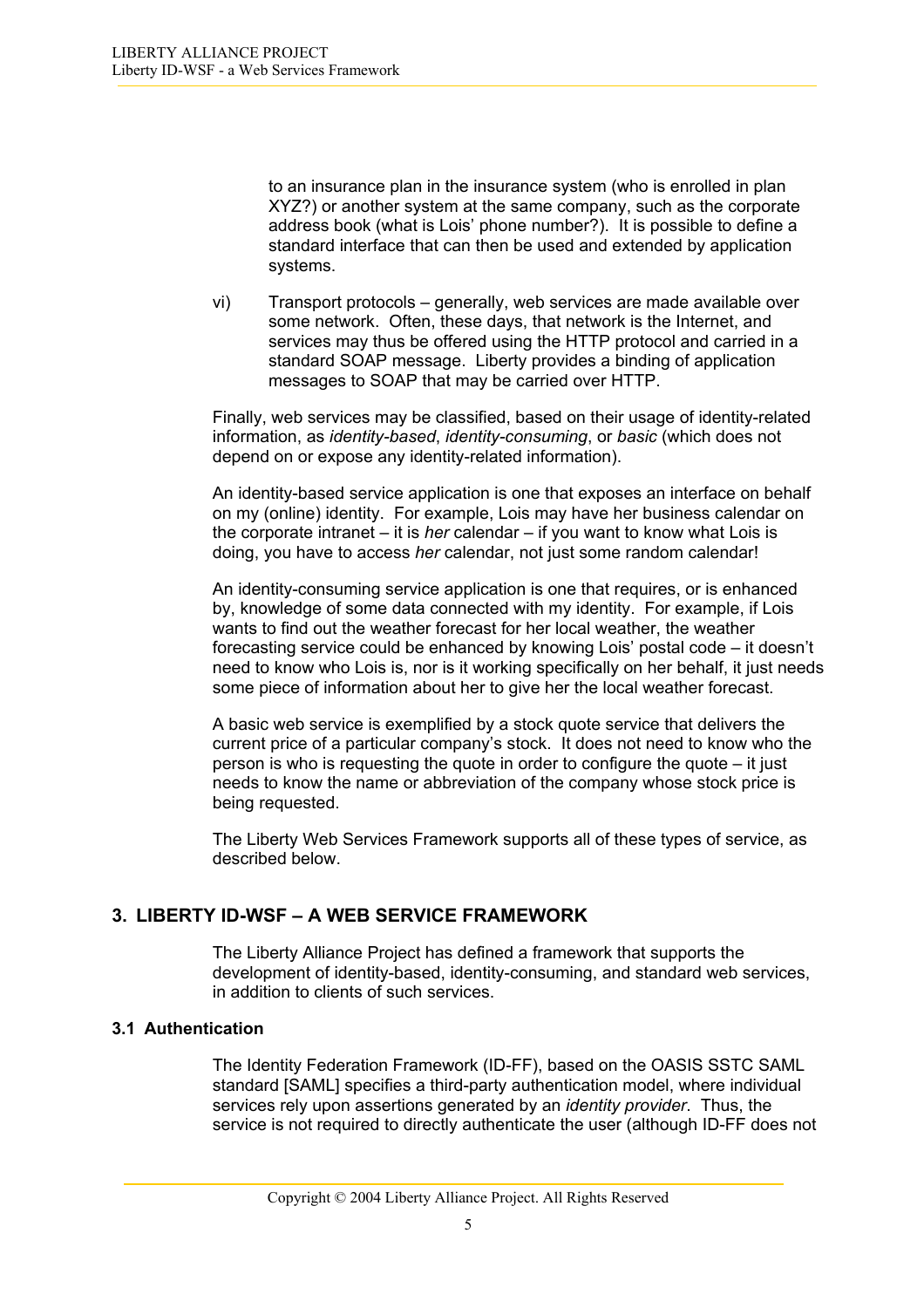<span id="page-5-0"></span>prevent this). The direct authentication may be performed by an entity whose sole responsibility is to identity the user based on direct authentication. This model, of course, requires that the service provider trusts the identity provider.

Liberty ID-FF defines a protocol that allows a service provider to generate an authentication request and receive an authentication assertion in response from the identity provider. In addition, Liberty specifies bindings for that protocol, which allow the protocol to be performed in a web-based context (either solely over HTTP, or with some communication using SOAP+HTTP).

In addition to the protections available via ID-FF, Liberty provides standard SOAP-based authentication and single-sign-on service interfaces to an identity provider. These can be used by SOAP-based applications to acquire credentials for use at other service provider applications.

The Liberty Authentication Service allows a SOAP client application to authenticate to the service via any of the authentication methods specified by the IETF's Simple Authentication and Security Layer specification, thus standardizing the authentication methods used.

In all of these cases, the authentication results in a SAML assertion being used to communicate the authentication event.

References: [LibertyProtSchema], [LibertyBindProf], [LibertyAuthn]

#### **3.2 Identity**

Once an identity provider has authenticated the user requesting service access, they can claim to know the identity of that user. In concrete terms, this means that the user *has an account* with the identity provider. The service provider may or may not know the identity of the user to whom they are providing service (if they have not, themselves, directly authenticated the user, and found them to *have an account* with the service provider) but they will receive a SAML assertion from the identity provider, attesting to the identity provider's knowledge of the user's identity.

It is possible, regardless of whether an account exists for the user at the service provider, for an identifier to be established between the service provider and the identity provider based upon direct authentication of the user by the identity provider and the user's account with that identity provider. If such an identifier is subsequently re-used by the service provider, then a *federated name identifier* is said to exist – shared for some period of time by the identity provider and the service provider. A name identifier could be something such as an email address or a string of digits that uniquely identifies a user to either an identity provider or a service provider.

It should be noted that several concerns may apply to name identifiers. Within the context of a single business enterprise, sharing some commonly used identifier among services, such as an email address, may not cause any concern. However, when sharing a globally-known identifier among separate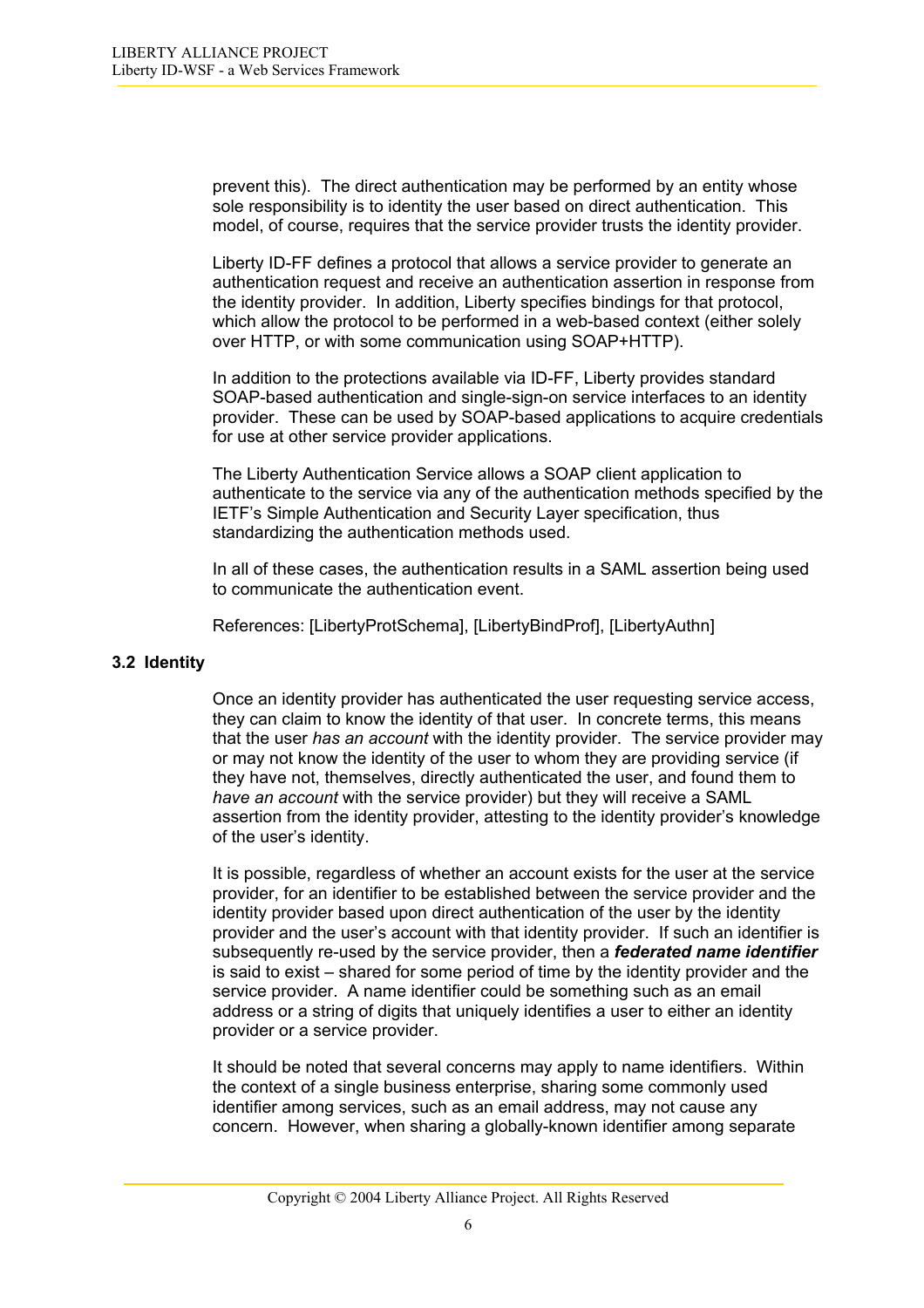<span id="page-6-0"></span>business entities, the user's privacy may be compromised. A user may be fine with the idea that provider A and provider B both know who she is, but does not want provider C to know the same identifier that provider A and B share (for example, she may wish to offer different email addresses to different providers).

Liberty allows the creation of *opaque* (not necessarily visible to all parties) *privacy-protected* name identifiers. These identifiers may cross business entities without compromising the privacy of the user or leaking data (such as his or her email address).

Given that particular resources (a personal profile document or set of location attributes) may be associated with an identity, Liberty also provides an opaque, privacy-protected *resource identifier* – this combines the concept of a user's identity (and name identifier) with the idea of a specific personal profile resource belonging to *that* named user.

References: [LibertyProtSchema], [LibertyBindProf], [LibertyDisco]

#### **3.3 Message Protection Mechanisms**

When a service accepts a request, it will most likely be interested in knowing that the request is a genuine one from some party that it trusts to deliver the request. Liberty specifies ways in which this can be assured. These range from transport security mechanisms, ensuring that the underlying transport is secure (for example, by use of TLS [RFC2246]), to token-based mechanisms (such as the propagation of a SAML assertion in a WS-Security [wss-sms, wss-saml] SOAP header block). In addition, Liberty specifies a SOAP binding ([LibertySOAPBinding]) that includes header blocks that provide *message threading* (so that a message received may be correlated to a message that was sent) and the ability for a message sender to make a claim about the sender's identity, which can be confirmed by the message recipient.

References: [RFC2246], [LibertySecMech], [LibertySOAPBinding], [wss-sms], [wss-saml]

#### **3.4 Service Discovery and Addressing**

There are a number of ways in which a service may be discovered. Liberty specifies a discovery service [LibertyDisco] and a protocol and profile by which a discovery service may be accessed by a service requestor. The Liberty framework itself does not require explicit discovery, and other methods (such as UDDI service registry) may be employed, particularly for the discovery of basic web services.

It should be noted that the Liberty discovery service has a special property  $-$  it is available to discover services belonging to a particular user, so it is ideal for the discovery of identity-based web services. And, of course, it uses privacyprotected name and resource identifiers to provide that functionality. Ultimately, all such methods must result in a service requester having a) the service *endpoint* to which they should direct a service request, b) a credential that will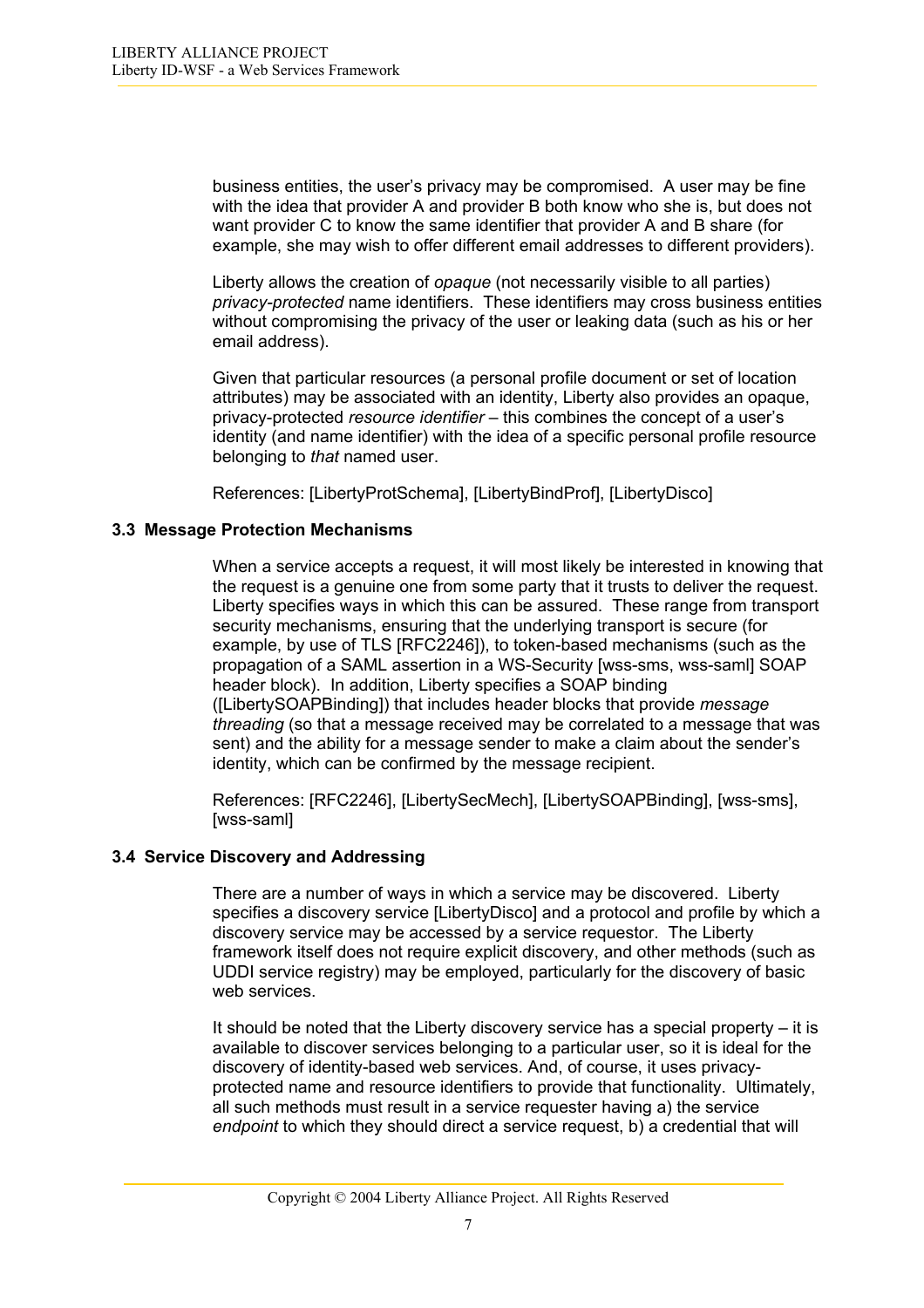<span id="page-7-0"></span>convince the service provider that the requester should be granted access, and c) any indications of the policy of the service provider that would be required for them to gain access (does the service provider require a particular secure transport, such as SSL/TLS, for example?).

References: [LibertyDisco]

#### **3.5 Policy**

The Liberty WSF provides a number of places where policy may be both specified and enforced. Specifically, we provide a *usage directive* SOAP header block so that a particular service request may be handled according to the requested policy, placeholders for policy information pertaining to service access in both the Liberty discovery service, and individual metadata documents related to particular service providers. In addition, policy may be indicated in WSDL [WSDLv1.1] documents associated with a particular application service provider.

Liberty thus does not specify any particular policy language, but provides placeholders where such policy languages may be employed.

References: [WSDLv1.1], [LibertySOAPBinding], [LibertyMetadata], [LibertyDisco]

#### **3.6 Common Data Access Protocols**

The Liberty Data Services Template Specification (DST) defines common data access protocols to allow the querying and modification of arbitrary data items according to the application. So, an application may simply use or extend the DST protocol to provide a basic query/modify interface to application clients without having to design or code such functionality itself.

References: [LibertyDST]

#### **3.7 Liberty ID-WSF and the Various Classes of Web Service**

As noted above, we classify the general idea of a web service into three classes – identity-based, identity-consuming, and basic. The Liberty framework may be applied in all three cases.

#### **3.7.1 Basic Web Services**

Although the Liberty framework is most useful in providing a framework for identity services, it can still be used very effectively to provide framework-level features that are very useful to web service applications. All but the very simplest web services will benefit greatly from the following pieces of the Liberty ID-WSF:

i) Liberty ID-WSF SOAP Binding

SOAP represents the meeting point between standardized messages and the particular method of transporting those messages over a network. SOAP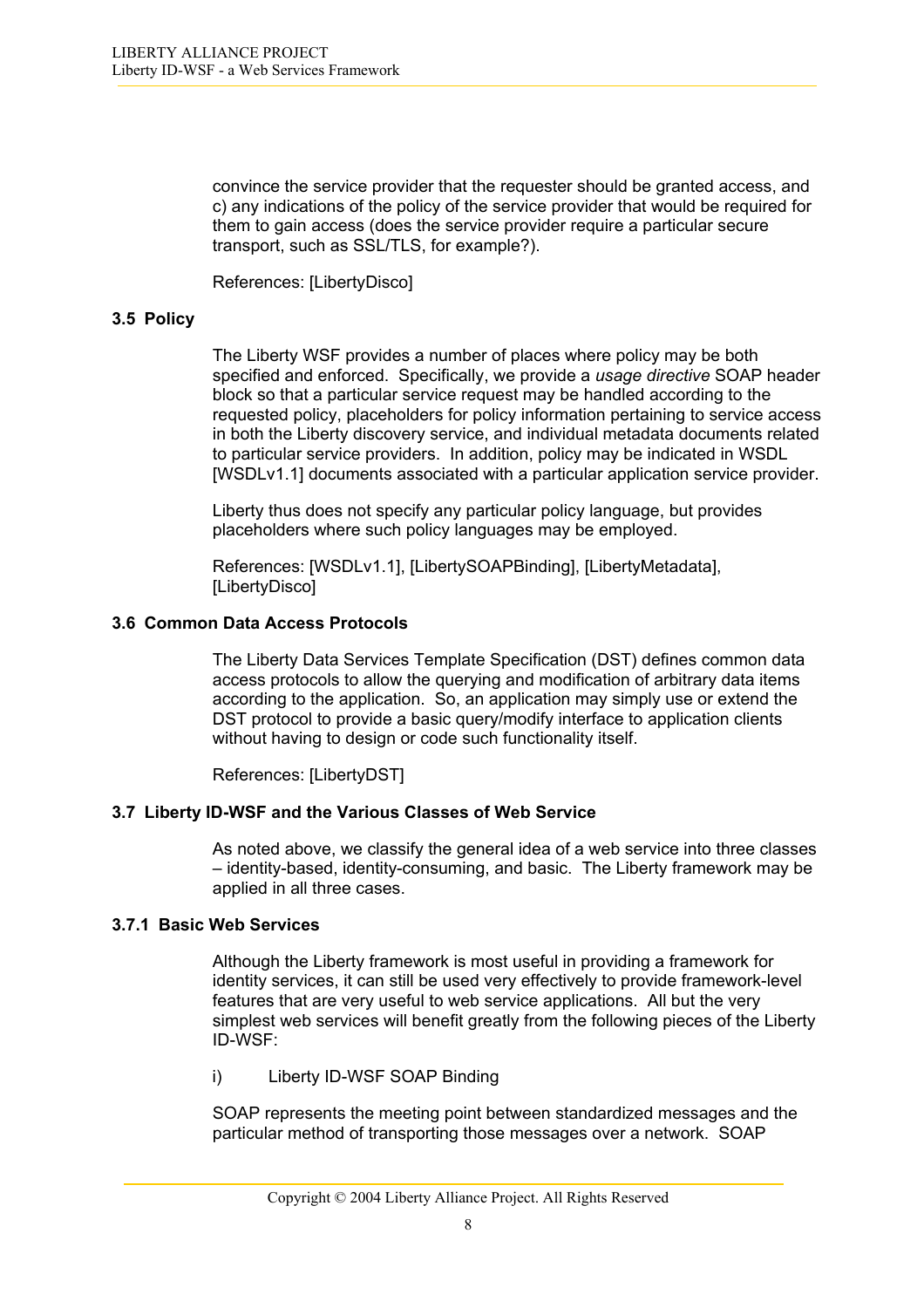specifies a message envelope, which contains *message headers* that may be used for conveying non-application data to a service, and a *message body* that contains the application message.

The Liberty ID-WSF SOAP Binding Specification provides a number of SOAP headers that may be used to provide facilities such as message threading (the idea that an application may want to know that a message it receives is related to one that it sent) and the securing of a SOAP message via the OASIS WS-Security specification. There are additional SOAP headers provided to indicate particular policies that might apply to the usage of a service and that also allow a service application to perform load-balancing operations at the SOAP level.

The Liberty ID-WSF SOAP Binding provides basic messaging infrastructure to your application, *regardless of whether the application requires identity*! Thus, the Liberty SOAP Binding may be used equally by both the stock quote service and Lois' calendar service, and can be used solely to help scale a robust web services application as well.

ii) Liberty Security Mechanisms

The security mechanisms offered by the Liberty framework may be used to protect SOAP messages in a standard, interoperable form. Application service providers can standardize on the use of such mechanisms and communicate those mechanisms to service clients. They offer standard profiles of SOAP message security, utilizing SAML assertions and XML digital signatures to secure messages.

An example of an authenticated stock quote request carried in a Libertycompliant SOAP message might look like this:

```
<?xml version="1.0" encoding="utf-8" ?> 
<S11:Envelope> 
xmlns:S11="http://schemas.xmlsoap.org/soap/envelope/"; 
         xmlns:sb="urn:liberty:sb:2003-08" 
         xmlns:wsse="…"> 
  <S11:Header>
     <!-- Liberty ID-WSF SOAP Binding Correlation header --> 
     <sb:Correlation S:mustUnderstand="1" 
       messageID="uuid:76514281-38298263-290739173" 
       timestamp="2004-05-06T11:14:21Z"/> 
     <!-- Liberty-specified security token for securing the 
message –see Liberty Security Mechanisms for examples --> 
     <wsse:Security> 
 …
```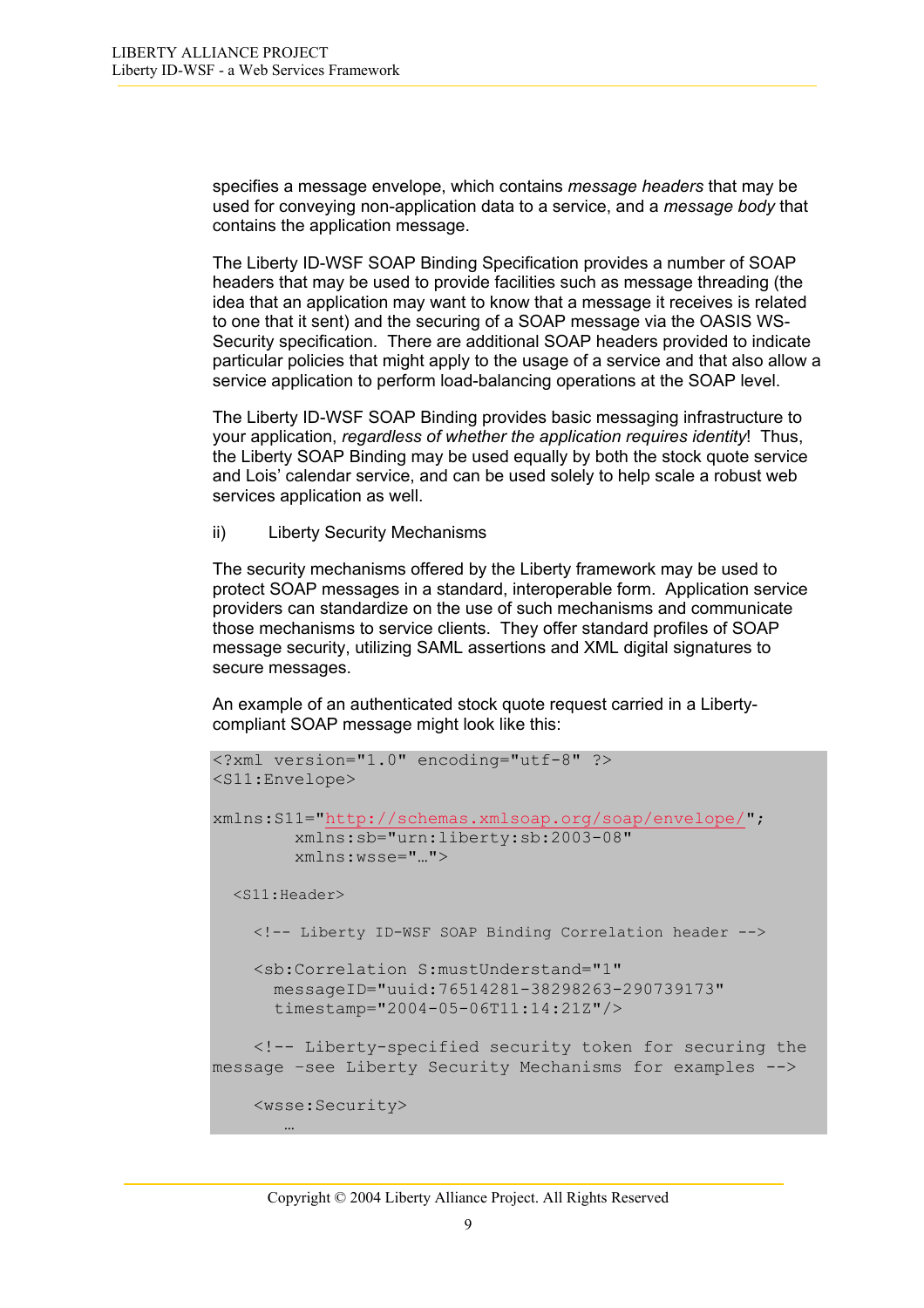```
 </wsse:Security> 
  \langle/S11:Header>
   <S11:Body>
     <!-- The actual (secure) stock quote request --> 
     <GetQuote xmlns="http://sq.example.com/"> 
         <Symbol>Liberty</Symbol> 
     </GetQuote> 
  \langle/S11:Body>
</S11:Envelope>
```
#### **3.7.2 Identity-Based and Identity-Consuming Web Services**

In addition to the basic framework provided for all web services, identity services require that messages be delivered to a service offered on behalf of some identity, such as my personal profile where my address is stored. Thus, they have to identify me in some way. Of course, they should identify me in some way such that only the application client and the application service know that it is me whose profile is being requested or modified. Liberty uses the *resource identifier* to label that identity. Service clients may also need to discover the location of *my* profile service, in which case, they could contact *my* discovery service in order to acquire a resource identifier for that profile service. As, in many cases, such services may be accessed via query and/or modify type operations, the Liberty DST protocol might be used to access an identity-based service, as shown below, where the client, an identity-consuming weatherforecasting web service, wishes to determine my postal code in order to deliver me a weather forecast for the area where I live (*note:* a UsageDirective header block is shown in this example, which indicates the requester's privacy policy regarding this data access):

```
<?xml version="1.0" encoding="utf-8" ?> 
<S11:Envelope> 
xmlns:S="http://schemas.xmlsoap.org/soap/envelope/";
         xmlns:idpp="urn:liberty:id-sis-pp:2003-08" 
         xmlns:ds="http://www.w3.org/2000/09/xmldsig#"; 
         xmlns:sb="urn:liberty:sb:2003-08" 
         xmlns:wsse="…" 
         xmlns:saml="…"> 
  <S11:Header>
     <!-- Liberty ID-WSF SOAP Binding Correlation header --> 
     <sb:Correlation S:mustUnderstand="1"
```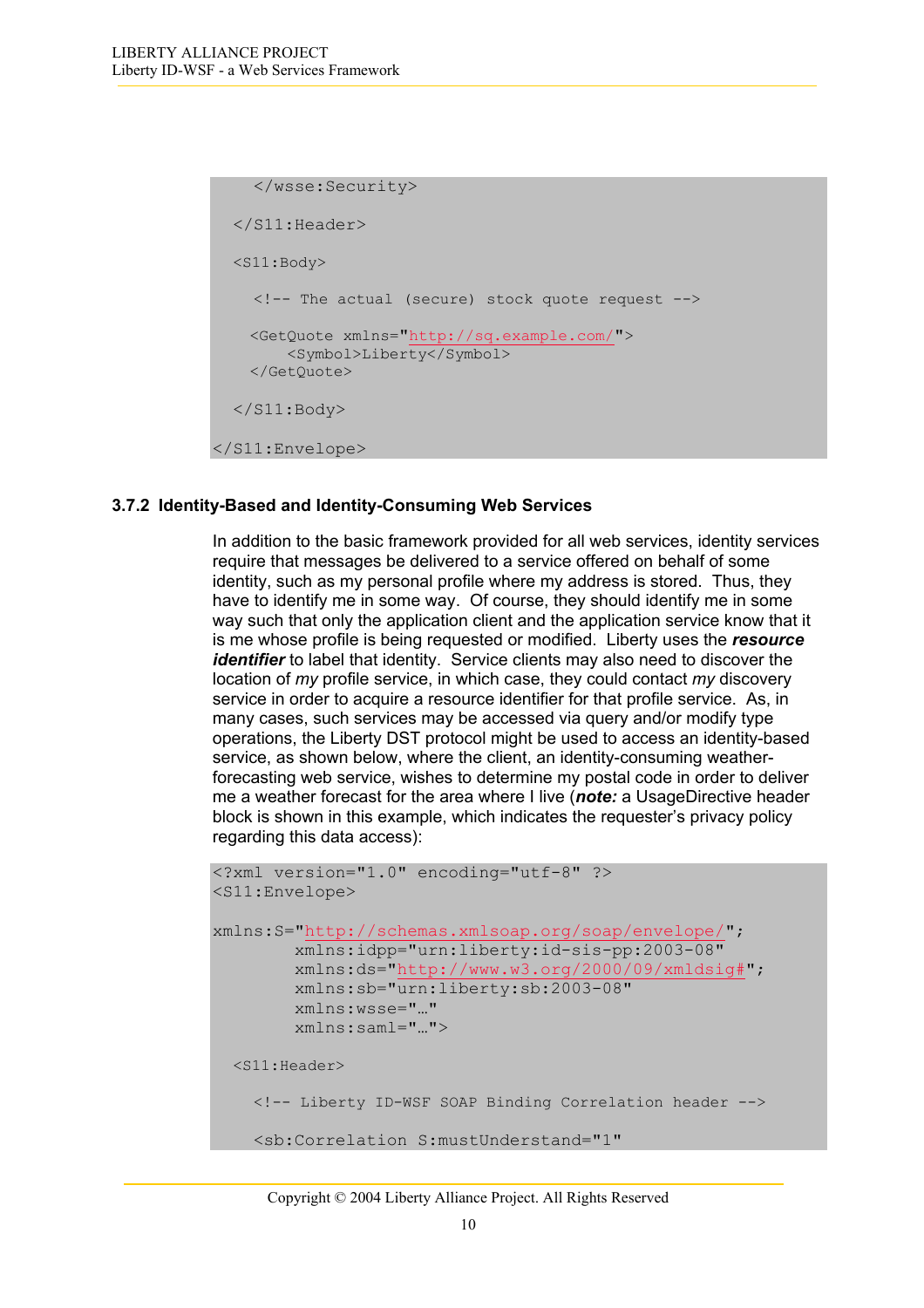```
 messageID="uuid:76514281-38298263-290739173" 
       timestamp="2004-05-06T11:14:21Z"/> 
     <!-- Liberty UsageDirective, indicating the requester's 
policy regarding the requested data --> 
     <sb:UsageDirective mustUnderstand="1" 
ref="#postalCode"> 
       <weather:PrivacyPolicy xmlns:weather="…"> 
          http://weather.example.com/policy/data-privacy.html
       </weather:PrivacyPolicy> 
     </sb:UsageDirective> 
     <!-- Liberty assertion carried in a WS-Security header 
block --> 
     <wsse:Security>
       <!—The following authenticates the WSC to the profile 
service provider -->
       <!-- In this case, the WSC is representing some user who 
was authenticated at some IdP -->
       <saml:Assertion MajorVersion="1" MinorVersion="1" 
         AssertionID="ad42093f-4899-9b3a-5471-124ba3e4e8f0" 
         Issuer="http://idp.example.com/"; 
         IssueInstant="2004-05-06T10:10:09Z" 
         InResponseTo="uuid:00823431-72625431-23839056"> 
         … <!-- additional authentication details --> 
       </saml:Assertion> 
     </wsse:Security> 
   </S11:Header> 
   <S11:Body xmlns="urn:liberty:id-sis-pp:2003-08">
     <Query> 
       <!–- Liberty ResourceID --> 
       <ResourceID> 
         http://profile.example.com/659gft565
       </ResourceID> 
       <QueryItem> 
          <Select id="postalCode"> 
            /IDPP/AddressCard/Address/PostalCode 
         </Select>
```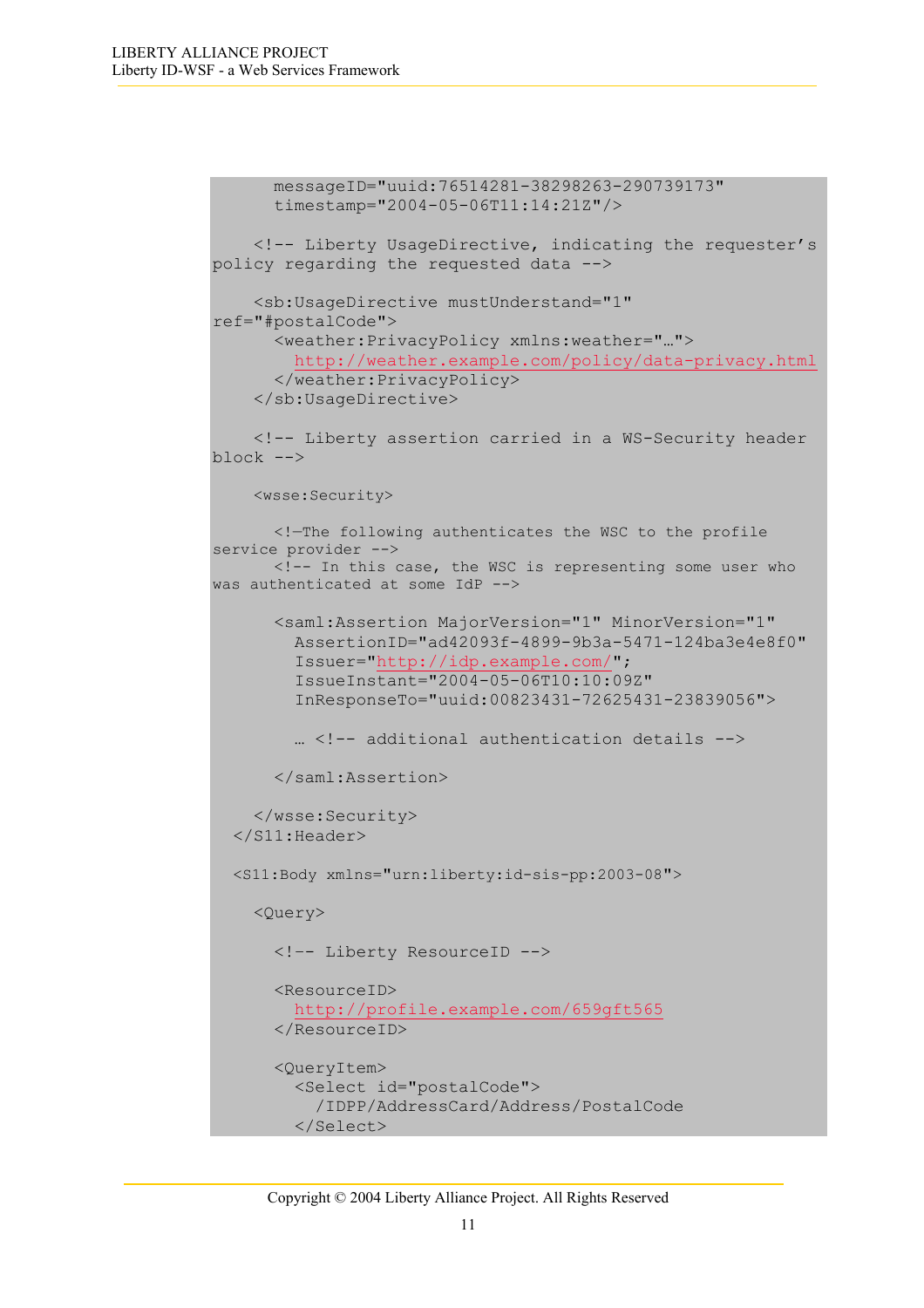<span id="page-11-0"></span> </QueryItem> </Query>  $\langle$ /S11:Body> </S11:Envelope>

Of course, in addition to the benefits detailed above, web services that conform to these various Liberty standards can also be implemented as conformant to the WS-I Basic Profile specification, and have WSDL service description documents.

It should be noted that Liberty provides a working framework that can be used for access to all web service applications. However, certain services may require other capabilities not provided directly by the Liberty ID-WSF specifications. In such cases, an application may, of course, implement the Liberty framework to provide the functionality detailed in this paper, in addition to any other functionality necessary for that application. As such, the Liberty specifications may be combined with other specifications.

### **4. CONCLUSIONS**

Broadly speaking, there are three classes of web service – identity-based (my profile service), identity-consuming (your localized weather forecast) and basic (a general stock quote service).

The Liberty Identity Web Services Framework provides functionality to address the security and basic reliable messaging functions of any such web service. Additionally, a general framework is available for indicating policy that might apply to service access. Finally, and perhaps most usefully, a mechanism (the opaque name and resource identifier) is provided to offer privacy-protected identity-based services, and access to such services, providing the opportunity to create personalized services without compromising the privacy of individuals.

In today's marketplace, web services play a critical role in enabling companies to easily and cost-effectively do business with trusted partners and customers, without compromising security, visibility or control over identity information. The Liberty Identity Web Services Framework is currently helping many companies to successfully implement federated identity-management projects. Already, AOL, Nokia, and Vodafone are among several member companies with plans to support ID-WSF under the Phase 2 Liberty specifications in existing or new products and services.

Under a new arrangement with D-Link, Radio@AOL -- the No. 1 Internet radio broadcaster -- and You've Got Pictures will be available to AOL's 31.5 million subscribers as well as non-AOL subscribers.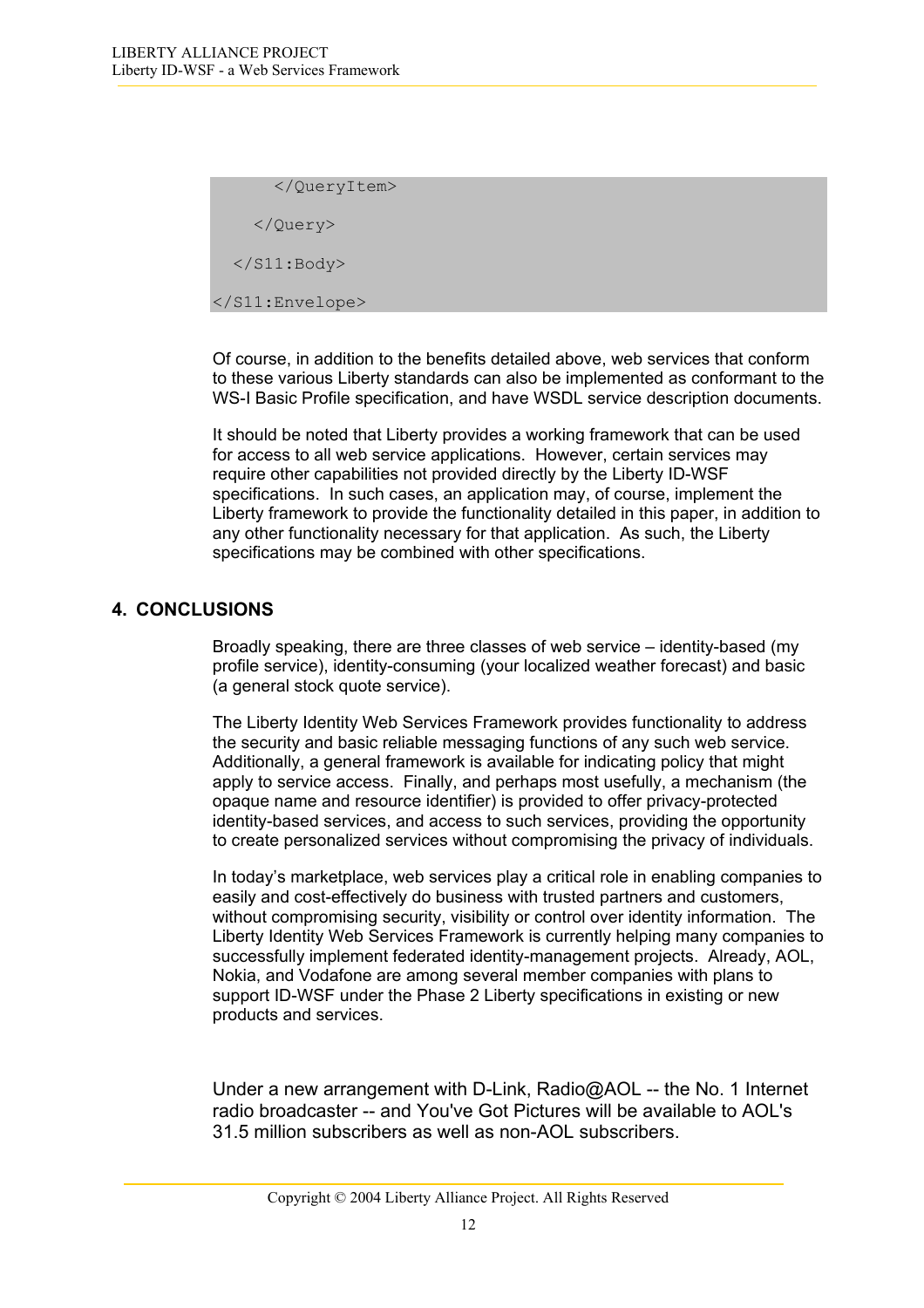A prototype developed jointly between AOL and Nokia demonstrates how AOL employs ID-WSF specifications - particularly the authentication, discovery, and permission-based attribute sharing and security features, to enable any consumer to access and personalize the Radio@AOL service using their Nokia mobile handset.

Vodafone, among the world's largest mobile telecommunications network companies, has collaborated with Trustgenix and Gamefederation to build a Liberty-enabled multiplayer mobile gaming proof-of-concept. Using Liberty as the authentication mechanism, a user can discover a game site over Vodafone's network, access it, and personalize his or her experience.

These projects illuminate Liberty ID-WSF's ability to bridge fixed and mobile Internet services. ID-WSF also underscores that an identity-aware framework allows communities to provide highly personalized and attractive services while improving the service's usability. Deployments such as those by AOL, Nokia, and Vodafone illustrate how Liberty supports the entire web services ecosystem, including mobile devices.

For more information on ID-WSF, developers should visit the Liberty Alliance Web site at [http://www.projectliberty.org.](http://www.projectliberty.org/)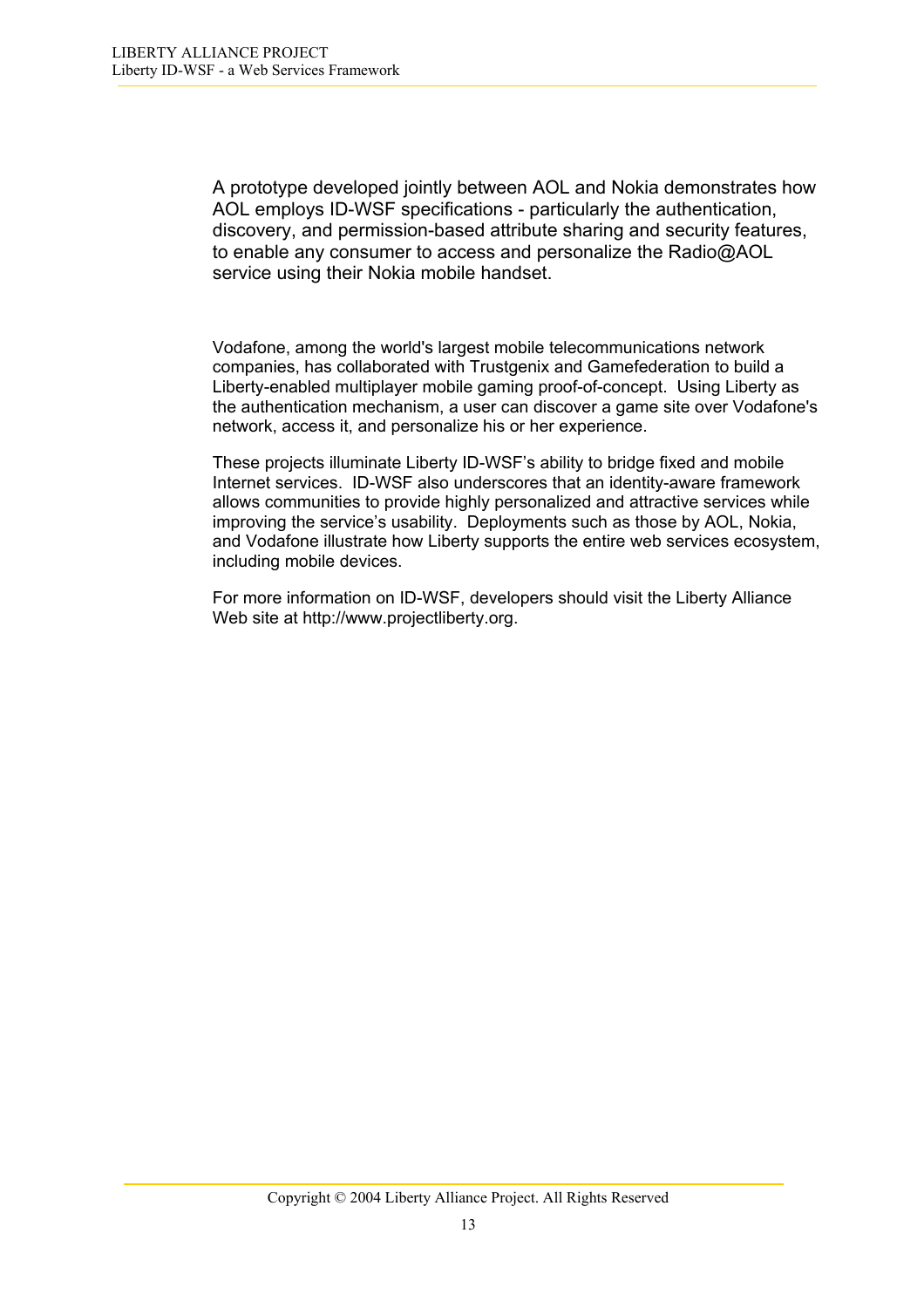## <span id="page-13-0"></span>**5. BIBLIOGRAPHY**

- [LibertyIDFFOverview] Wason, Thomas, ed. "Liberty ID-FF Architecture Overview," Version 1.2, Liberty Alliance Project (12 November 2003). <http://www.projectliberty.org/specs>
- [LibertySOAPBinding] Hodges, Jeff, Aarts, Robert, eds. "Liberty ID-WSF SOAP Binding Specification," Version 1.0, Liberty Alliance Project (12 November 2003). <http://www.projectliberty.org/specs>
- [LibertyMetadata] Davis, Peter, ed. "Liberty Metadata Description and Discovery Specification," Version 1.0, Liberty Alliance Project (12 November 2003). <http://www.projectliberty.org/specs>
- [LibertyDisco] Sergent, Jonathan, ed. "Liberty ID-WSF Discovery Service Specification," Version 1.0-08, Liberty Alliance Project (24 July 2003). <http://www.projectliberty.org/specs>
- [LibertyDST] Kainulainen, Jukka, Ranganathan, Aravindan, eds. "Liberty ID-WSF Data Services Template Specification," Version 1.01-03-errata, Liberty Alliance Project (15 January 2004. <http://www.projectliberty.org/specs>
- [LibertySecMech] Ellison, Gary, ed. "Liberty ID-WSF Security Mechanisms," Version 1.0, Liberty Alliance Project (12 November 2003). <http://www.projectliberty.org/specs>
- [LibertyAuthn] Hodges, Jeff, Aarts, Robert, eds. "Liberty ID-WSF Authentication and Single Sign-on Services Specification," Version 1.0-18, Liberty Alliance Project (12 May 2004). <http://www.projectliberty.org/specs>
- [LibertyProtSchema] Cantor, Scott, Kemp, John, eds. "Liberty ID-FF Protocols and Schema Specification," Version 1.2, Liberty Alliance Project (20 January 2004). <http://www.projectliberty.org/specs>
- [LibertyBindProf] Cantor, Scott, Kemp, John, eds. "Liberty ID-FF Bindings and Profiles Specification," Version 1.2-errata-v1.0, (18 April 2004). <http://www.projectliberty.org/specs>
- [wss-sms] Hallam-Baker, Phillip, Kaler, Chris, Monzillo, Ronald, Nadalin, Anthony, eds. (June 30, 2003). Organization for the Advancement of Structured Information Standards "Web Services Security: Draft WSS-SOAPMessageSecurity-14-063003" [http://www.oasis](http://www.oasis-open.org/committees/download.php/2757/WSS-SOAPMessageSecurity-14-063003.pdf)[open.org/committees/download.php/2757/WSS-SOAPMessageSecurity-14-](http://www.oasis-open.org/committees/download.php/2757/WSS-SOAPMessageSecurity-14-063003.pdf) [063003.pdf](http://www.oasis-open.org/committees/download.php/2757/WSS-SOAPMessageSecurity-14-063003.pdf)
- [wss-saml] Hallam-Baker, Phillip, Kaler, Chris, Monzillo, Ronald, Nadalin, Anthony, eds. (May 5, 2003). Organization for the Advancement of Structured Information Standards "Web Services Security: SAML Token Profile," Draft WSS-SAML-07.pdf" [http://www.oasis](http://www.oasis-open.org/committees/download.php/1911/WSS-SAML-07.pdf)[open.org/committees/download.php/1911/WSS-SAML-07.pdf](http://www.oasis-open.org/committees/download.php/1911/WSS-SAML-07.pdf)